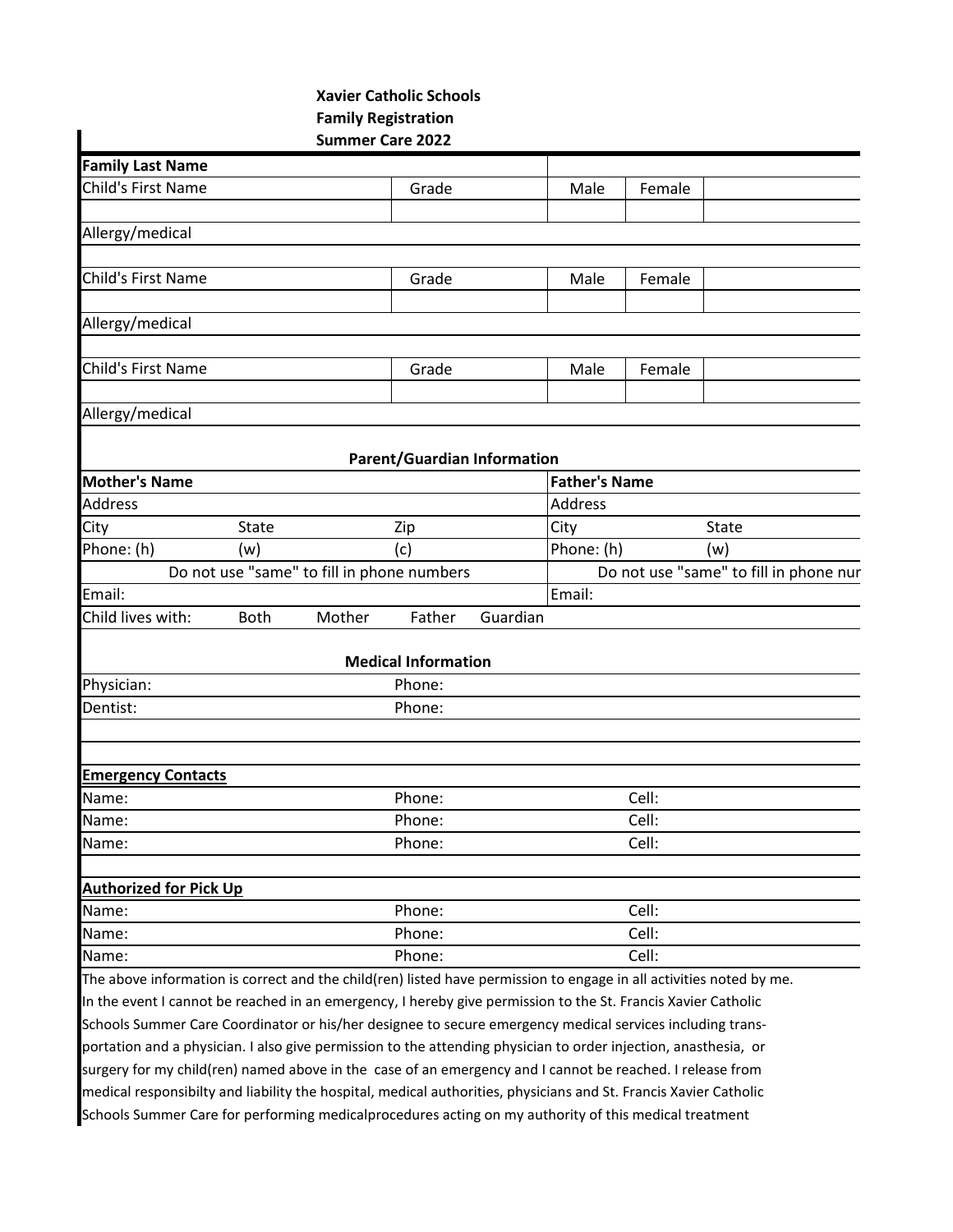consent form which are deemed necessary formy child(ren). Furthermore, I release XCS Summer Care Program from liability of any inuries that may occur.

| Signature of Parent/Guardian | Date |
|------------------------------|------|
|                              |      |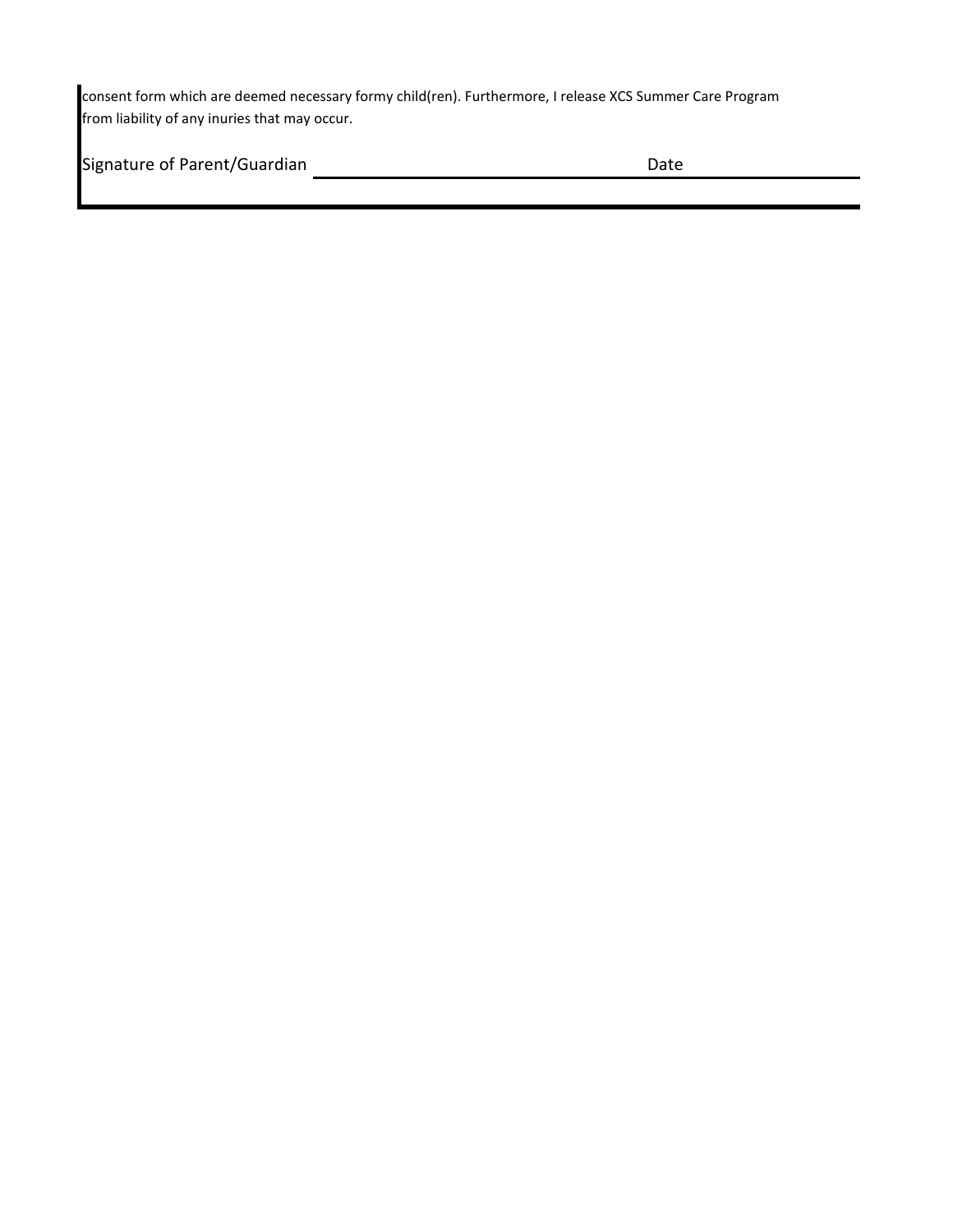Zip  $\overline{(c)}$ nbers